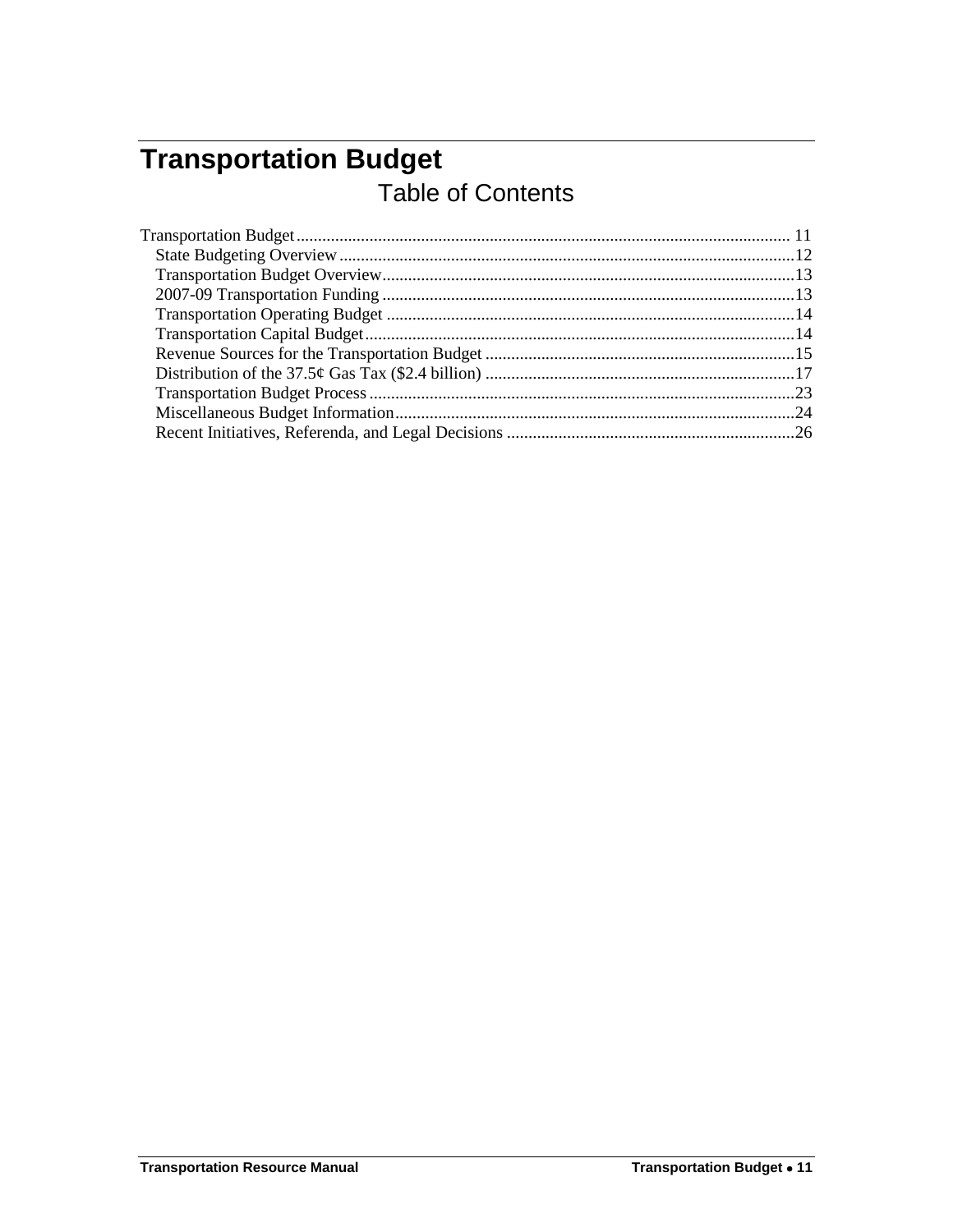## State Budgeting Overview

<span id="page-1-0"></span>The Legislature makes its biennial appropriations in three budget bills.

### **OPERATING BUDGET**

#### Purpose:

- Pays for the day-to-day operating expenses of state government, including the expenses of state agencies, colleges and universities, public schools, and other state programs.
- The General Fund portion of the operating budget pays the principle and interest on bonds sold to finance the capital budget.

#### Source:

- About half of the operating budget is financed through the State General Fund. The General Fund receives its revenues from retail sales tax (53%), business and occupation tax (19%), and property taxes (11%).
- The remainder of the operating budget comes from use taxes, real estate excise taxes, public utility taxes, and from federal and other funding sources.

### **CAPITAL BUDGET**

#### Purpose:

- Pays for the acquisition and maintenance of state buildings, public schools, higher education facilities, prisons, public lands, parks, and other capital facilities.
- The capital budget often includes reappropriations for projects funded in a prior biennium but not fully completed within that timeframe.

#### Source:

- About half of the capital budget is financed by state-issued bonds. The debt service on the bonds is paid primarily by the operating budget. Debt service is limited by the State Constitution to no more than 9% of general state revenues.
- The remainder of the capital budget is financed from dedicated accounts, trust revenue, and other state funding sources.

#### **TRANSPORTATION BUDGET**

Purpose:

 Pays for transportation operating and capital costs, such as maintaining, preserving, and improving the highway system; operating ferries; motor vehicle registration; and enforcing traffic laws on the state highway system. For the 2007-09 biennium, capital program appropriations represent \$4.8 billion of the transportation budget, and operating programs total \$2.6 billion.

#### Source:

 The primary sources of funding for the 2007-09 transportation budget are bonds (29.5%), motor vehicle fuel tax (25.7%), federal funds (14%), license, permits and fees (13%), ferry fares (5%, and other sources.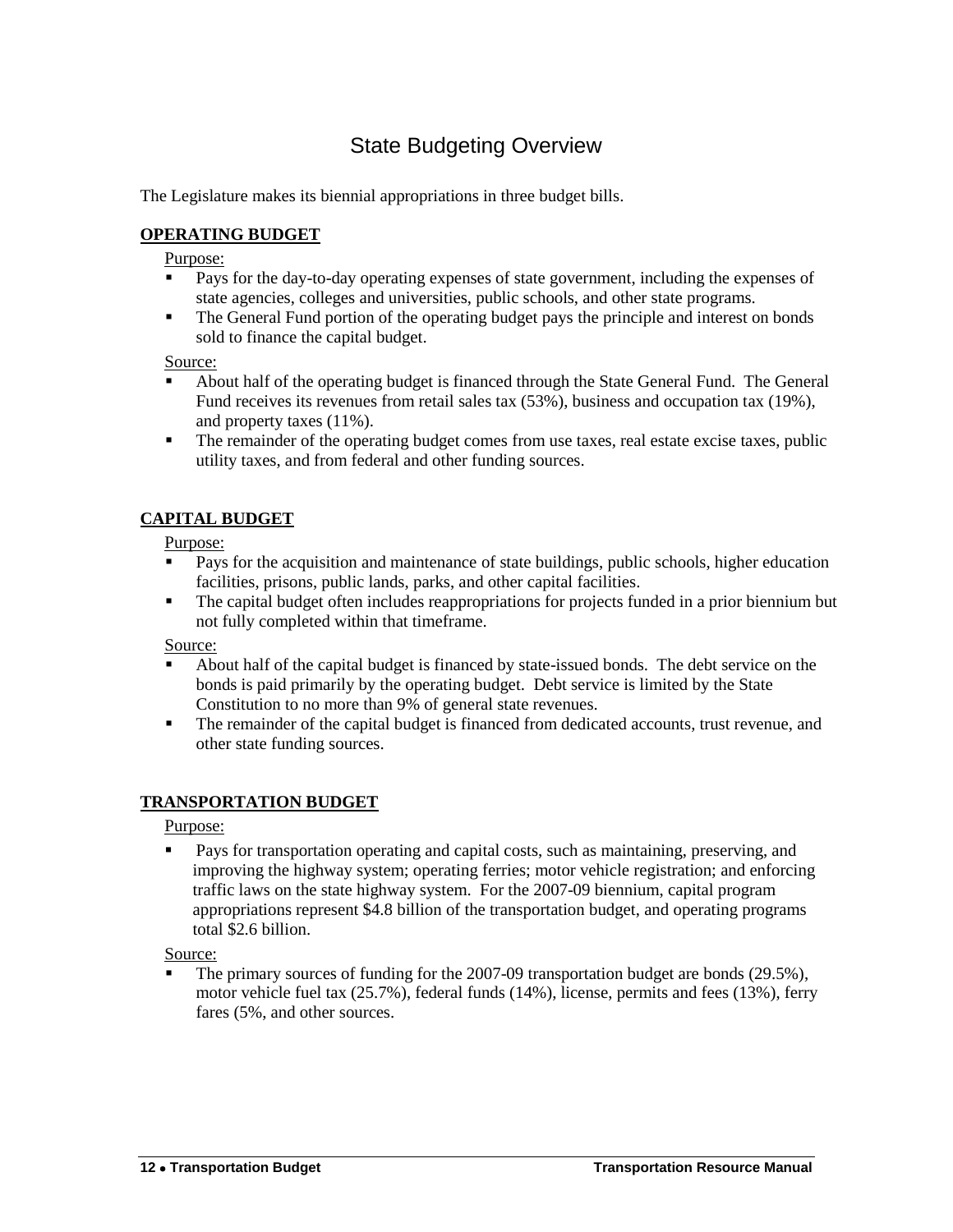## Transportation Budget Overview

<span id="page-2-0"></span>The transportation budget appropriates operating *and* capital funding to agencies that provide a wide variety of transportation functions and services. The major agencies include the Department of Transportation (WSDOT), the Department of Licensing (DOL), and the Washington State Patrol (WSP). Many smaller transportation agencies and committees are also funded through the transportation budget including the Transportation Improvement Board (TIB), County Road Administration Board (CRAB), Traffic Safety Commission, and the Joint Transportation Committee.

Total appropriations in the 2007-09 transportation budget, including the changes made in the 2008 Supplemental, are \$7.4 billion. Of that amount, 64% is for capital purposes and 36% is for operating purposes.

In the larger agencies, such as the Department of Transportation and the State Patrol, funding is appropriated by program. Programs are a defined set of activities within an agency. In cases where programs have both operating and capital elements, separate appropriations are made for the operating and capital components.

- Operating programs are the day-to-day expenses of running an agency or program including salaries, benefits, and goods and services such as supplies and fuel.
- <span id="page-2-1"></span>**•** Capital programs are projects that are longer lived including construction of roads, buildings, ferry terminals, and building or refurbishing vessels.

## 2007-09 Transportation Funding (as adjusted by the 2008 Supplemental Budget)



**\$7.4 Billion**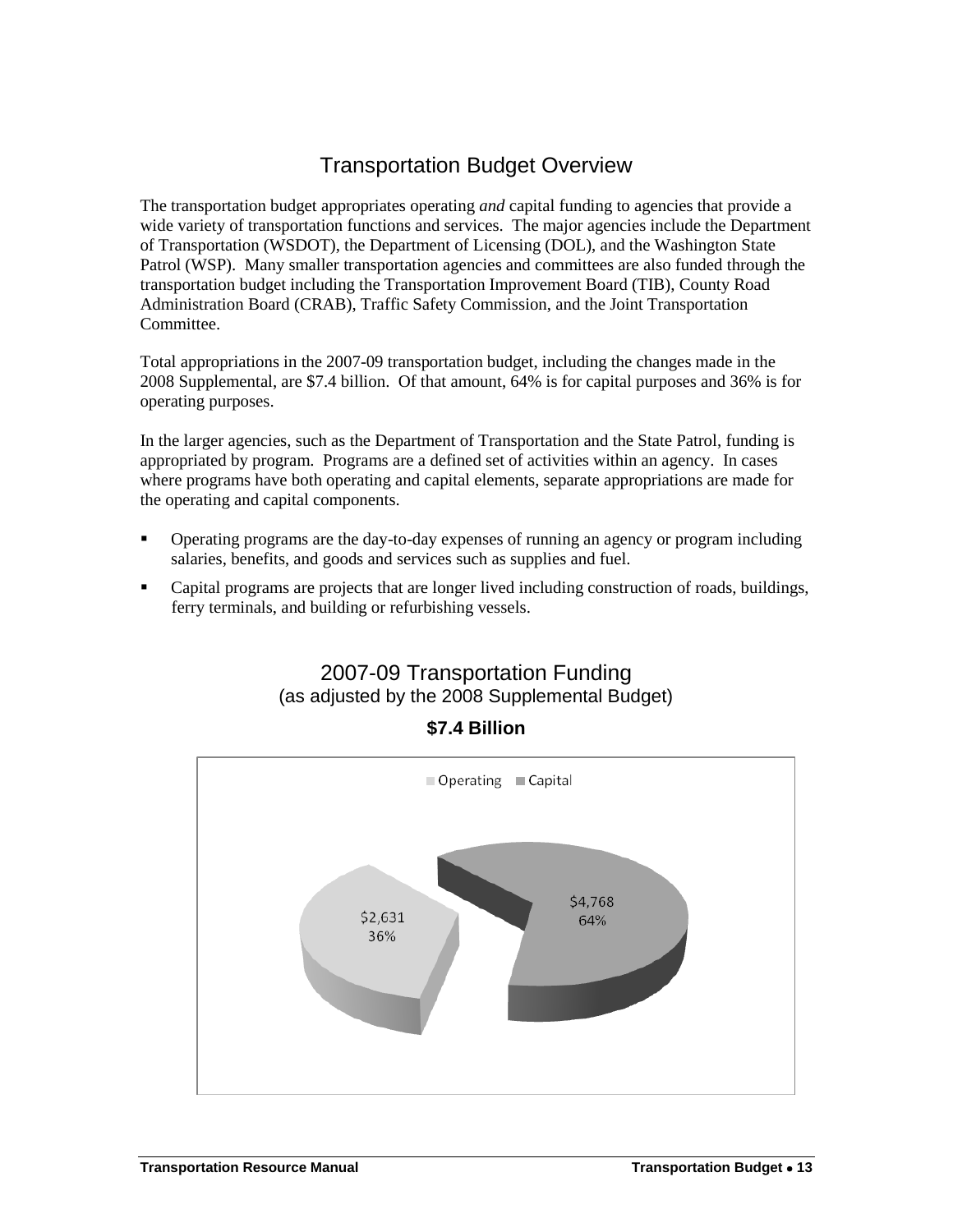## Transportation Operating Budget

<span id="page-3-0"></span>Of the total transportation operating budget the major expenditure categories are shown below. Three-quarters of the operating budget is accounted for by five programs and agencies: payment of bond debt, the ferry system, Washington State Patrol, highway maintenance, and the Department of Licensing.

| <b>Agency/Program</b>                  | Dollars (1000s) | <b>Share of budget</b> |
|----------------------------------------|-----------------|------------------------|
| <b>Bond Retirement and Interest</b>    | \$<br>627,277   | 24%                    |
| <b>WA State Ferries</b>                | \$<br>428,675   | 16%                    |
| <b>Washington State Patrol</b>         | \$<br>344,222   | 13%                    |
| DOT - Highway Maintenance              | \$<br>342,139   | 13%                    |
| Department of Licensing                | \$<br>237,182   | 9%                     |
| <b>DOT</b> - Public Transportation     | \$<br>128,842   | 5%                     |
| <b>DOT</b> - Information Technology    | \$<br>89,541    | 3%                     |
| DOT - Charges from Other Agencies      | \$<br>66,761    | 3%                     |
| DOT - Pgm Delivery Mgmt & Suppt        | \$<br>57,869    | 2%                     |
| <b>DOT</b> - Traffic Operations        | \$<br>53,517    | 2%                     |
| DOT - Transpo Plan, Data & Research    | \$<br>51,589    | 2%                     |
| $DOT - \text{Rail} - \text{Op}$        | \$<br>37,010    | 1%                     |
| DOT - Facilities                       | \$<br>33,982    | 1%                     |
| <b>DOT</b> - Toll Operations           | \$<br>31,175    | 1%                     |
| <b>DOT</b> - Transportation Management | \$<br>29,937    | 1%                     |
| <b>WA Traffic Safety Commission</b>    | \$<br>21,826    | 1%                     |

## Transportation Capital Budget

<span id="page-3-1"></span>Of the total transportation capital budget the major expenditure categories are shown below. The "mobility" category accounts for more than half of the transportation capital budget and includes congestion relief projects for vehicle mobility as well as projects for bike and pedestrian mobility. The "structures" category principally includes bridge preservation projects, while the "roadway" category principally includes paving and striping projects.

| <b>Agency/Program</b>                   | Dollars (1000s) | <b>Share of</b><br>budget |
|-----------------------------------------|-----------------|---------------------------|
| DOT - Improvements - Mobility           | \$2,451,756     | 51%                       |
| <b>DOT</b> - Preservation - Structures  | 348,662<br>S    | 7%                        |
| DOT - Improvements - Safety             | 320,954<br>S.   | 7%                        |
| DOT - Preservation - Roadway            | 257,346<br>S    | 5%                        |
| <b>WA State Ferries</b>                 | 253,167<br>S    | 5%                        |
| <b>Transportation Improvement Board</b> | 219,643<br>S    | 5%                        |
| <b>County Road Administration Board</b> | 99,011<br>S     | 2%                        |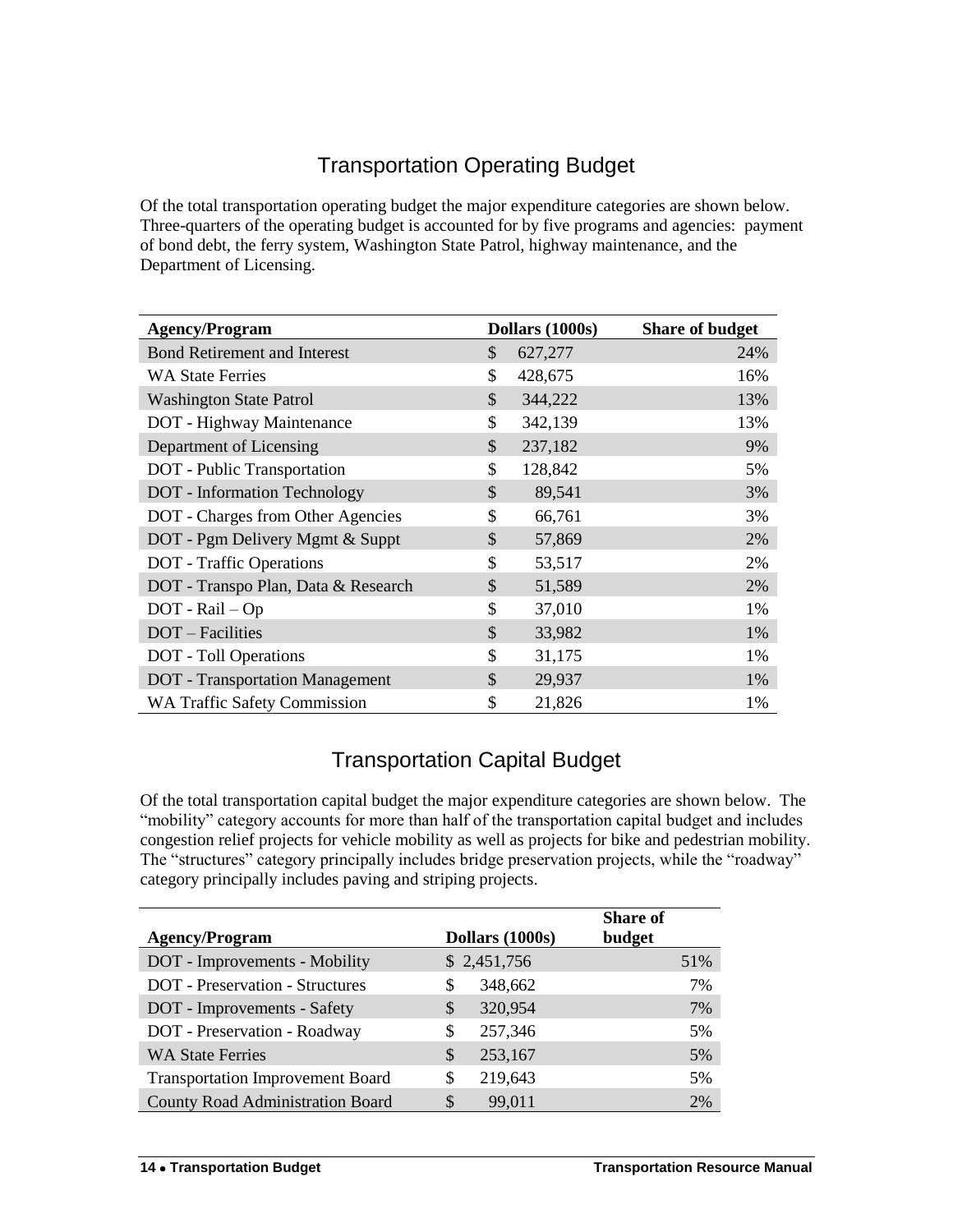## Revenue Sources for the Transportation Budget

<span id="page-4-0"></span>The revenues available for transportation purposes may be classified into four categories: state funds (including taxes and fees), bonds, federal funds, and local funds. These funds are appropriated through the transportation budget. Amounts distributed by statute directly to cities and counties are not appropriated through the budget (and are not included in chart totals). The sources of transportation funds are displayed in the pie graph below and are estimated at \$7.4 billion for the 2007-09 biennium.



**2007-09 Transportation Funding (as adjusted by the 2008 Supplemental Budget)**

## **\$7.4 Billion**

### Gas Tax

Washington State has a 37.5 cent per gallon gas tax on gasoline and diesel fuels as of July 1, 2008.

Prior to 2003, the last gas tax increase was approved by the Legislature in 1991. In 1990, the tax was increased by four cents; in 1991 the tax was increased by an additional penny. In 2003 and again in 2005, the Legislature enacted gas tax increases as part of the Nickel package and the Transportation Partnership Act.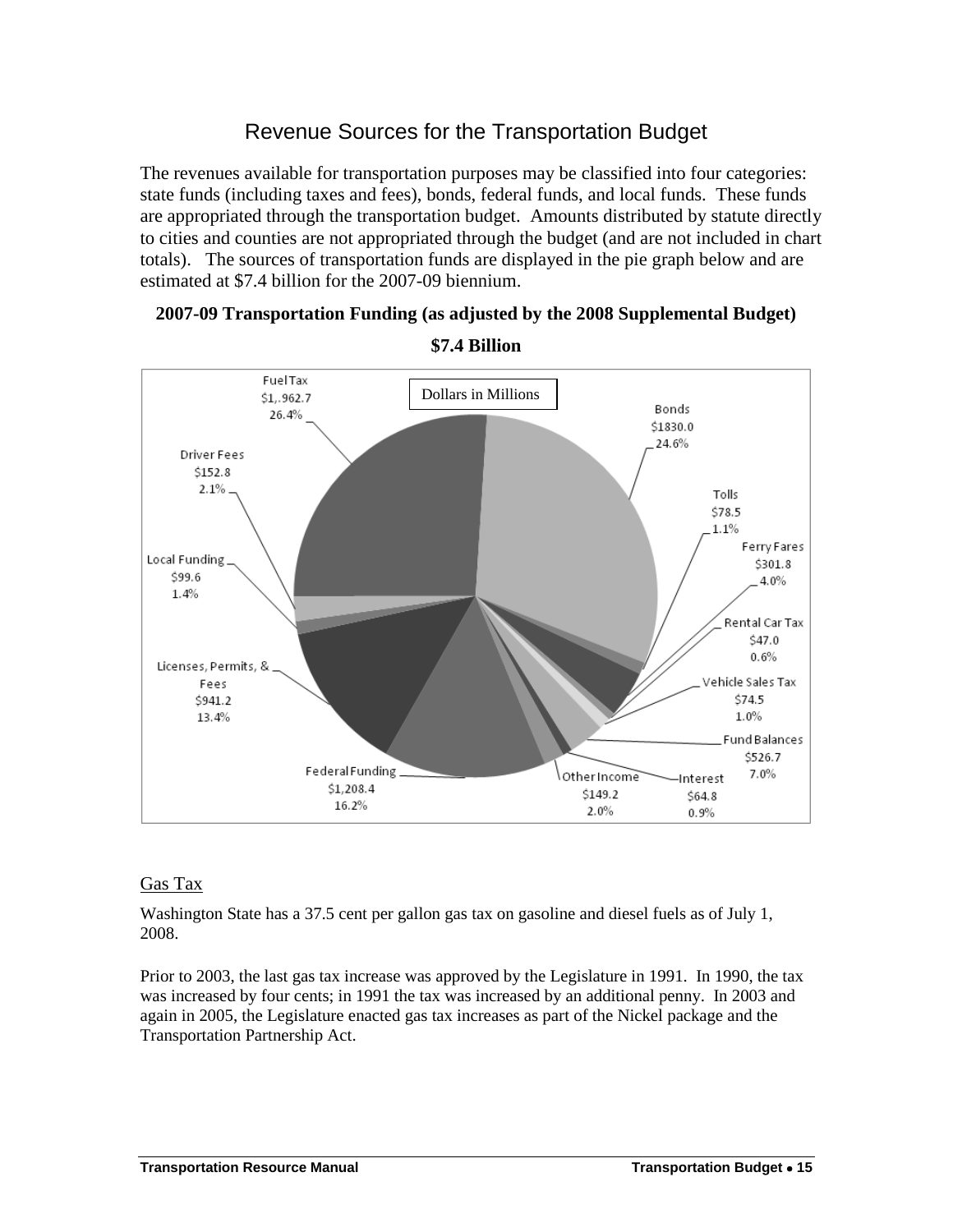**The Nickel Package:** The 2003 Legislature adopted a ten-year transportation revenue package of \$4.2 billion, of which \$3.6 billion were funds restricted to highway purposes and \$600 million were flexible funds.

Known as the "Nickel" package, the 2003 finance package included:

- $\triangleright$  5 cent increase of the gas tax;
- $\geq 15$  percent increase in weight fees;
- $\triangleright$  three tenths of one percent increase in the sales tax on cars; and
- $\triangleright$  increase of the license plate retention fee to \$20.

At the time of passage, the 2003 Nickel package funded \$3.7 billion in highway improvements and \$475 million in program increases for non-highway purposes.

Funding for activities eligible for  $18<sup>th</sup>$  amendment funds included:

- $\geq$  \$3 billion for congestion relief projects, of which \$700 million were for high-occupancy vehicle lane improvements;
- $\geq$  \$211 for safety projects, most of which was for design, right-of-way acquisition, and environmental compliance for the Alaskan Way Viaduct replacement project;
- $\triangleright$  \$145 million for preservation; and,
- $\triangleright$  approximately \$300 million for ferry system improvements.

Funding for non-highway purposes included:

- $\geq$  \$236 million in public transportation investments
	- o \$30 million increase in the commute trip reduction tax credit;
	- o \$30 million for new van pools;
	- o \$75 million for rural transit agency grants; and,
	- o \$98 million for special needs transportation grants to transit agencies and private non-profit transit service providers.
- **The Transportation Partnership Package:** In 2005, the Legislature enacted the Transportation Partnership Act (TPA) to continue to address the significant transportation needs of the state, including the replacement of major facilities such as the SR 520 Bridge and the Alaskan Way Viaduct (AWV). The TPA funding package raised \$8.5 billion over a 16-year period, including a 9.5 cent gas tax increase phased in over four years and vehicle weight fees on cars, light trucks, and SUVs. Of the total, \$7.1 billion must be spent on highway purposes and \$1.4 billion are flexible funds which may be used for non-highway purposes.

Funding for activities eligible for  $18<sup>th</sup>$  amendment funds totaled \$7.7 billion and included:

- $\triangleright$  \$2 billion for replacement of the Alaskan Way Viaduct and seawall;
- $\geq$  \$500 million for replacement of the SR 520 Bridge;
- $\triangleright$  Almost \$3 billion for congestion relief, including \$972 million for I-405 improvements;
- $\geq$  \$678 million for bridge replacement, seismic retrofit of bridges, and other safety projects;
- $\triangleright$  \$80 million for local grant programs (TIB, CRAB);
- $\geq$  \$185 million for ferry investments, including \$67 million for an additional vessel;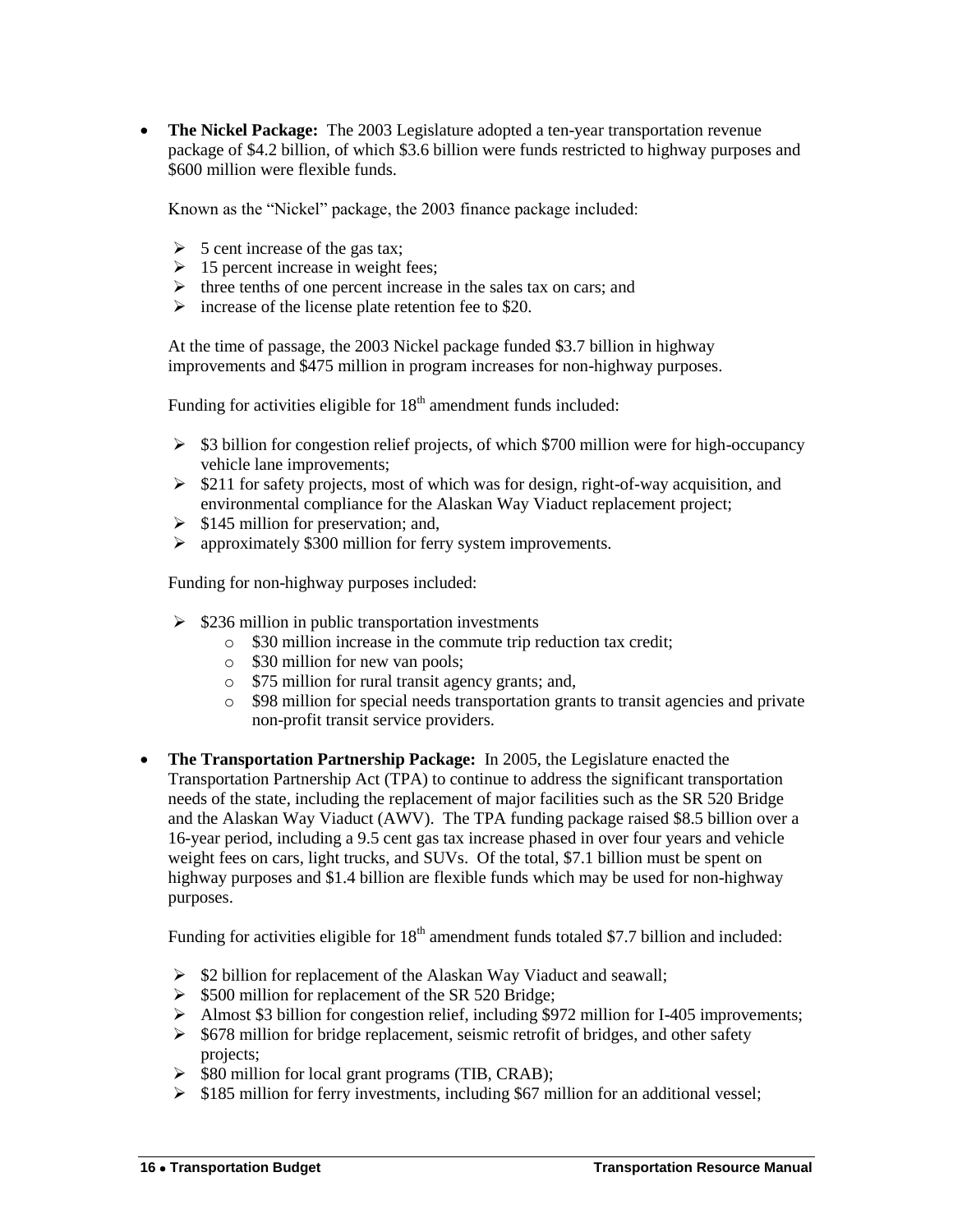- $\geq$  \$523 million for local and state freight mobility projects; and,
- $\geq$  \$108 million for environmental mitigation projects.

Funding for non-highway purposes totaled \$680 million and included:

- $\geq$  \$340 million for regional transit grants and the Office of Transit Mobility;
- $\triangleright$  An additional \$55 million for special needs transit grants;
- $\geq$  \$58 million for pedestrian safety grants, including Safe Routes to Schools and Safe Routes to Transit;
- $\triangleright$  An additional \$12 million for the Commute Trip Reduction tax credit program;
- $\triangleright$  \$95 million in passenger rail investments; and,
- <span id="page-6-0"></span> $\geq$  \$120 million in freight rail investments.

## Distribution of the 37.5¢ Gas Tax (\$2.4 billion)

- $\geq 11.95$  cents is distributed to local governments, either directly or through grants distributed by the Transportation Improvement Board and the County Road Administration Board.
- $\triangleright$  The remaining 25.55 cents is retained by the state and appropriated in the transportation budget.



 **Motor Vehicle Account**/**State Highway Program**– 10.21 cents deposited into the Motor Vehicle Account. Primarily used for state highway related expenditures.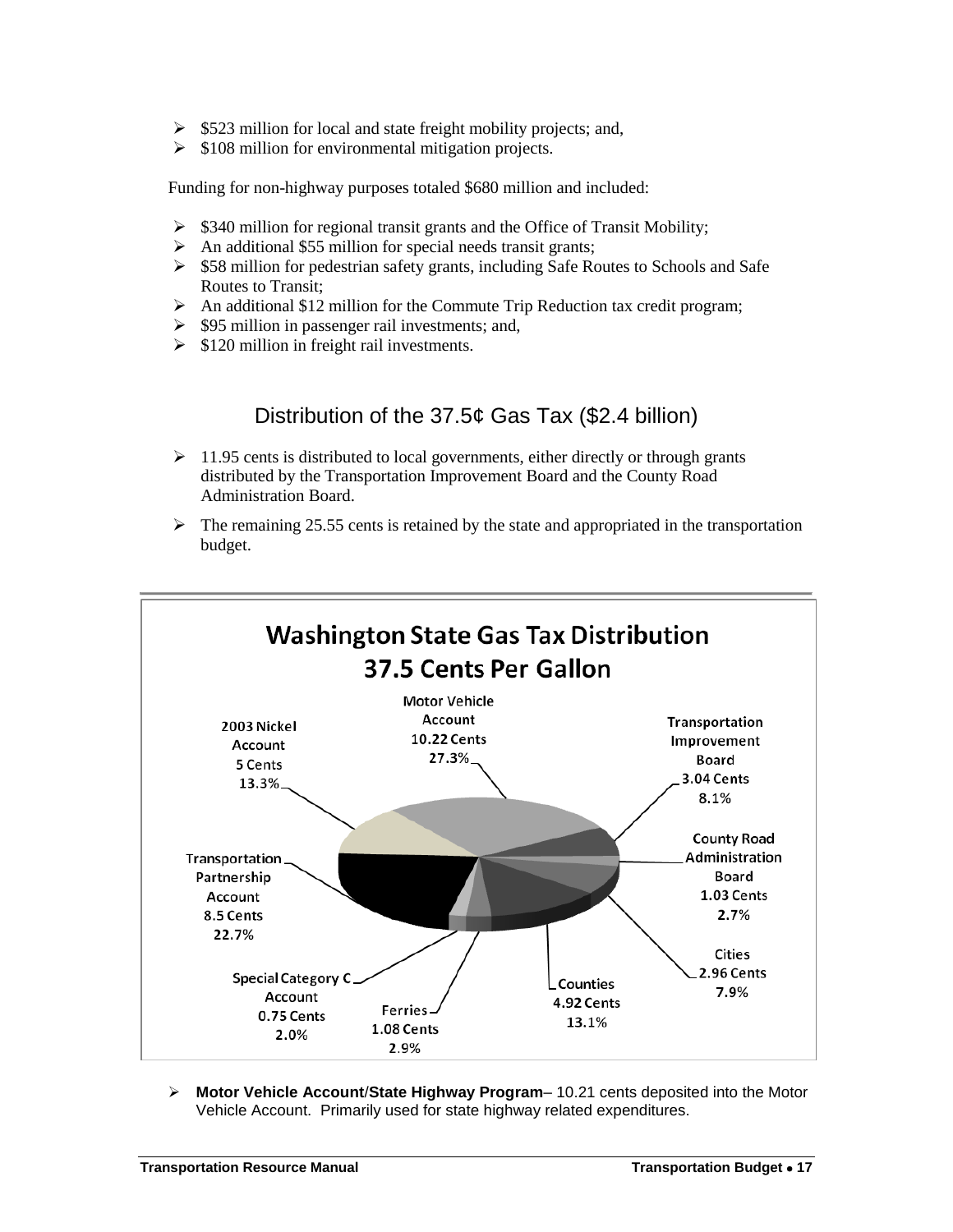- **Special Category C** 0.75 cents deposited into the Motor Vehicle Account for high-cost highway projects.
- **Ferry Capital** 0.55 cents deposited into the Puget Sound Capital Construction Account for the construction and maintenance of the state's ferries and terminals.
- **Ferry Operations** 0.54 cents deposited into the Puget Sound Ferry Operations Account for the operation of the state ferry system.
- **Transportation 2003 (Nickel) Account** 5 cents deposited into the Transportation 2003 (Nickel) Account for designated projects. This amount will expire when the projects are completed and the bonds associated with this revenue stream are retired.
- **►** Transportation Partnership Account 2005 (TPA) 9.5 cents deposited into the Transportation Partnership Account for designated projects. 1 cent of the 9.5 cents is distributed directly to cities (1/2) and counties (1/2).
- $\triangleright$  **Cities** 2.96 cents distributed directly to cities based on population, for construction, maintenance, and policing of city streets.
- $\triangleright$  **Counties** 4.92 cents distributed directly to counties for construction, maintenance, and policing of county roads. Of this amount, 10% is evenly distributed, 30% by population, 30% based on annual road costs, and 30% based on needs for construction and maintenance.

#### **Transportation Improvement Board**

- o Urban Arterial Trust Account 1.74 cents distributed by the Transportation Improvement Board through grants for the Arterial Improvement Program, Small City Program, Pedestrian and Mobility Program, and the City Hardship Assistance Program.
- $\circ$  Transportation Improvement Account 1.30 cents distributed by the Transportation Improvement Board as grants for congestion projects in cities with populations greater than 5,000.
- **County Road Administration Board**
	- o **Rural Arterial Program** .58 cents deposited into the Rural Arterial Trust Account. The account is administered by the County Road Administration Board and the funds are distributed to counties as grants for construction and reconstruction of rural arterials.
	- o **County Arterial Preservation Program** .45 cent deposited in the County Arterial Preservation Account distributed by the County Road Administration Board for structural integrity and safety of county arterials.

### **Licenses, Permits and Fees**

Licenses, permits, and fee revenues are primarily generated from the \$30 vehicle license fee and the combined license fee paid by trucks (commonly called the gross weight fee). Other fees include title fees, vehicle inspection fees, and special permit fees.

In 2003, the gross weight fee was increased 15%. Other licensing fees were used to pay for programs to retrofit school buses to reduce pollution and for the Neah Bay rescue tug to respond to disabled vessels in the Strait of Juan de Fuca.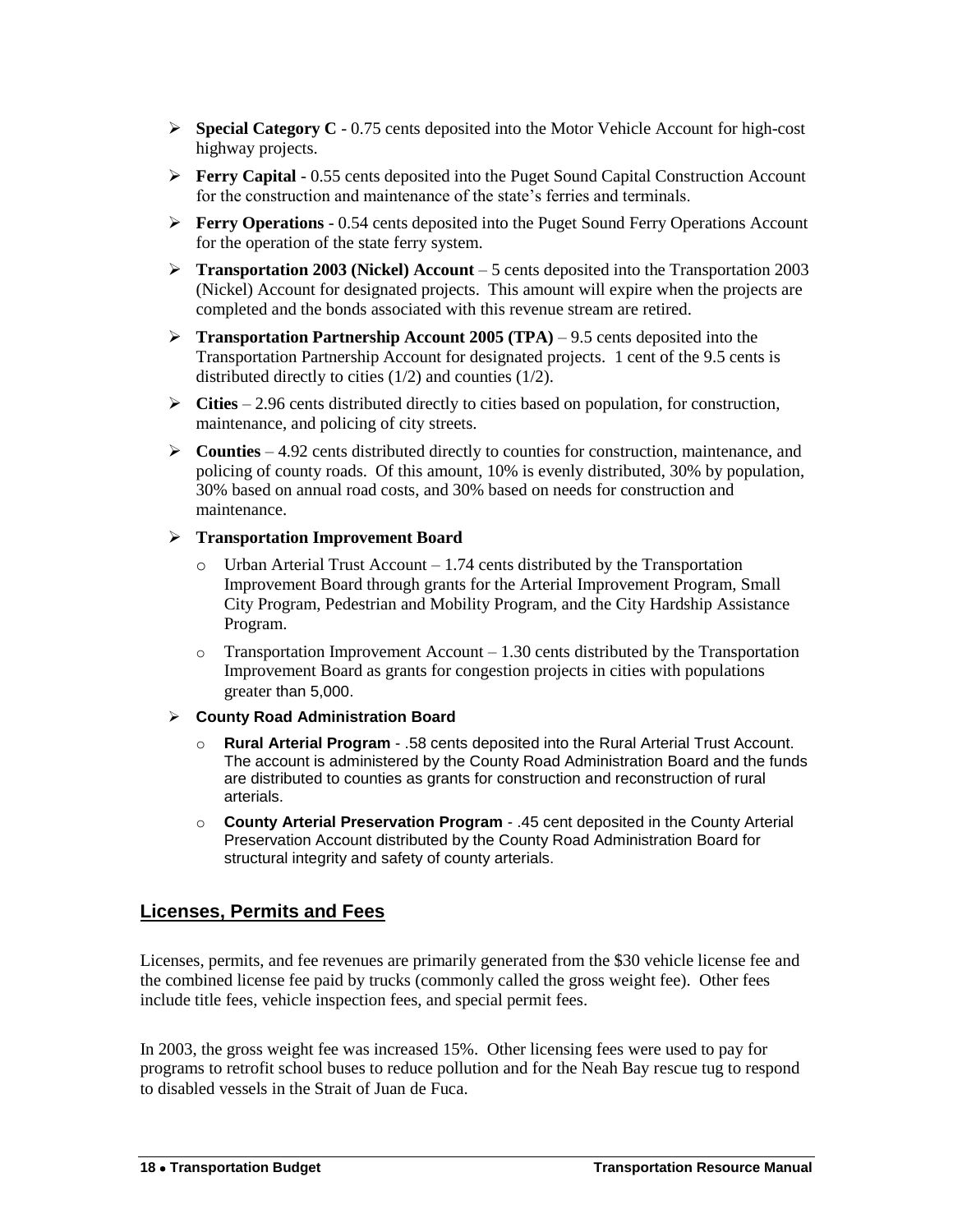Licenses, permits, and fees are the second largest source of state funds for transportation, and are distributed as follows:



#### **2007-2009 Biennium Licenses, Permits, & Fees \$941.2 million**

#### **Ferry Fares**

Ferry passengers pay a toll (fare). The fares vary significantly for different routes and seasons. Currently, the fares cover approximately 76% of state ferry operating costs. Ferry fares for the 2007-09 biennium were estimated at \$302 million.

#### **Vehicle License Fees**

This fee is the annual registration fee for cars, motorcycles, travel trailers, trailers and motor homes. The \$30 license fee is distributed to the State Patrol Highway Account (\$20.35 for each renewal and original), to the Puget Sound Ferry Operating Account (2.02 for originals and \$.93 for renewals), with the remainder being distributed to the Motor Vehicle Account.

The combined licensing fee collected from trucks is based on gross weight. This fee is distributed to the State Patrol Highway Account (22.36%), Puget Sound Ferry Operations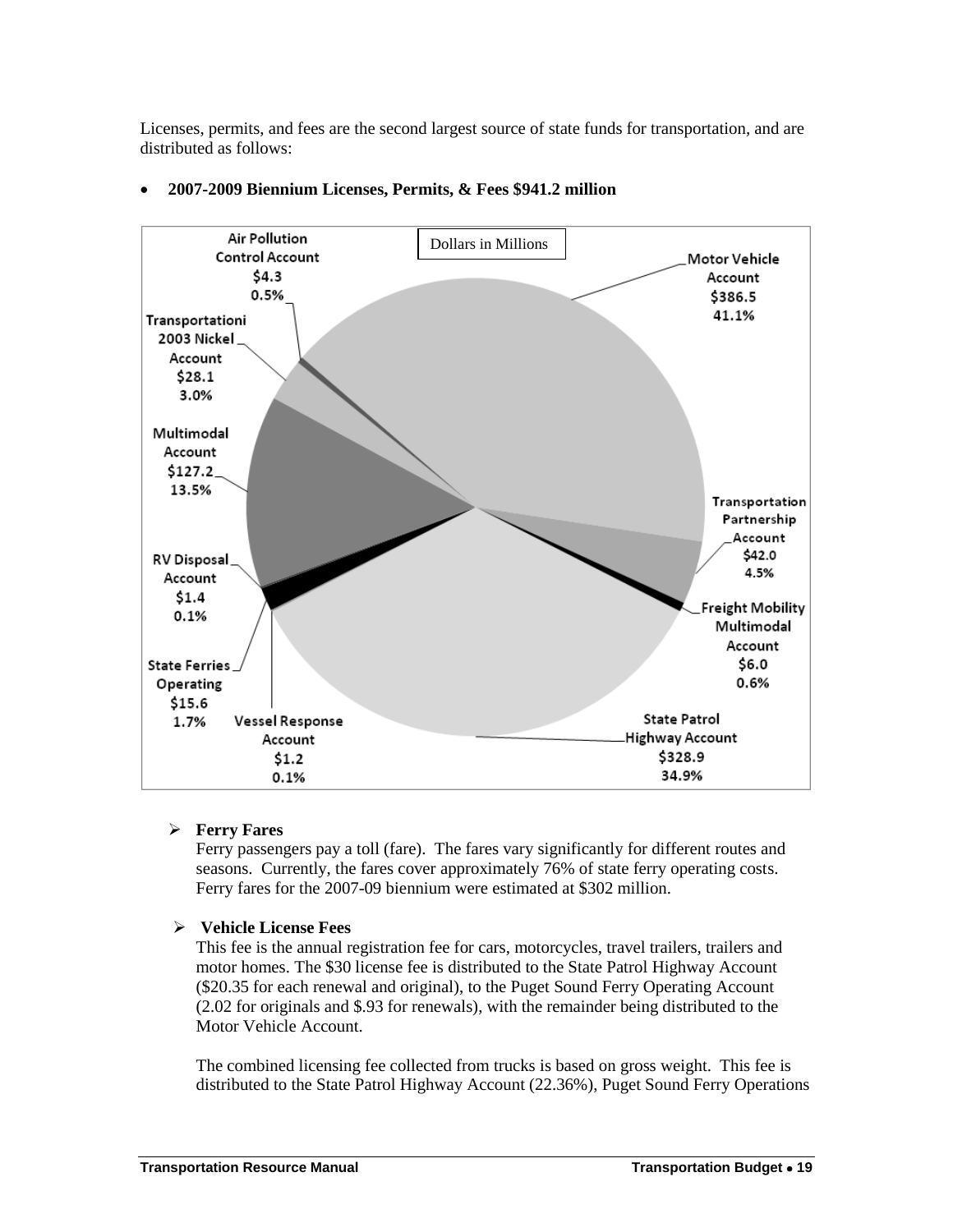Account (1.375%), Nickel Account (5.237%), Transportation Partnership Account (11.533%) and the Motor Vehicle Account (59.495%).

In 2005, a new passenger vehicle weight fee was established. These fees are distributed to the Multimodal Account, however, \$6 million per biennium is transferred to the Freight Mobility Multimodal Account and\$5 million per biennium is transferred to the Transportation Infrastructure Account for rail projects.

In 2005, trucks under 8,000 pounds received an increased combined licensing fee. The first \$6 million each biennium is distributed to the Freight Mobility Investment Account, the remainder is distributed to the Transportation Partnership Account.

In 2005, there was a new \$75 annual motor home fee, which is distributed to the Multimodal Account.

#### **Driver Licenses**

The Department of Licensing collects fees to cover costs associated with licensing drivers. In recent years, a portion of these funds have been transferred to other accounts. The fees that generate the greatest amount of revenue are driver license fees and the sale of drivers abstracts. Other license fees include motorcycle and commercial drivers' license endorsements.

#### **Vehicle Sales Tax**

The 2003 new revenue legislation created a 0.3% sales tax on used vehicle purchases. These revenues, along with the rental car sales tax, generate most of the funds used for non-highway purposes.

#### **Rental Car Sales Tax**

Washington State has a 5.9% sales tax on rental cars. In terms of flexible revenue sources, the rental car tax is the second largest contributor to the Multimodal Transportation Account.

#### **Other Revenue**

Other revenue sources include interest earnings on fund balances, aircraft fuel taxes, ferry concessions, speeding fines in school zones, sales of Department of Transportation rightof-ways, and transfers from existing fund balances.

#### **Bonds**

- Initially, cash was used to pay for transportation improvements. During and after the depression, however, public debt was incurred for highway construction projects.
- Debt financing increased or decreased, depending on the availability of tax revenues and the magnitude of needed improvements.
- Transportation bonds are ultimately backed by the full faith and credit of the state (general obligation) but have other sources of repayment that constitute the primary source for debt service. Highway bonds are first backed by gas tax revenues and are exempt from statutory or constitutional debt limits.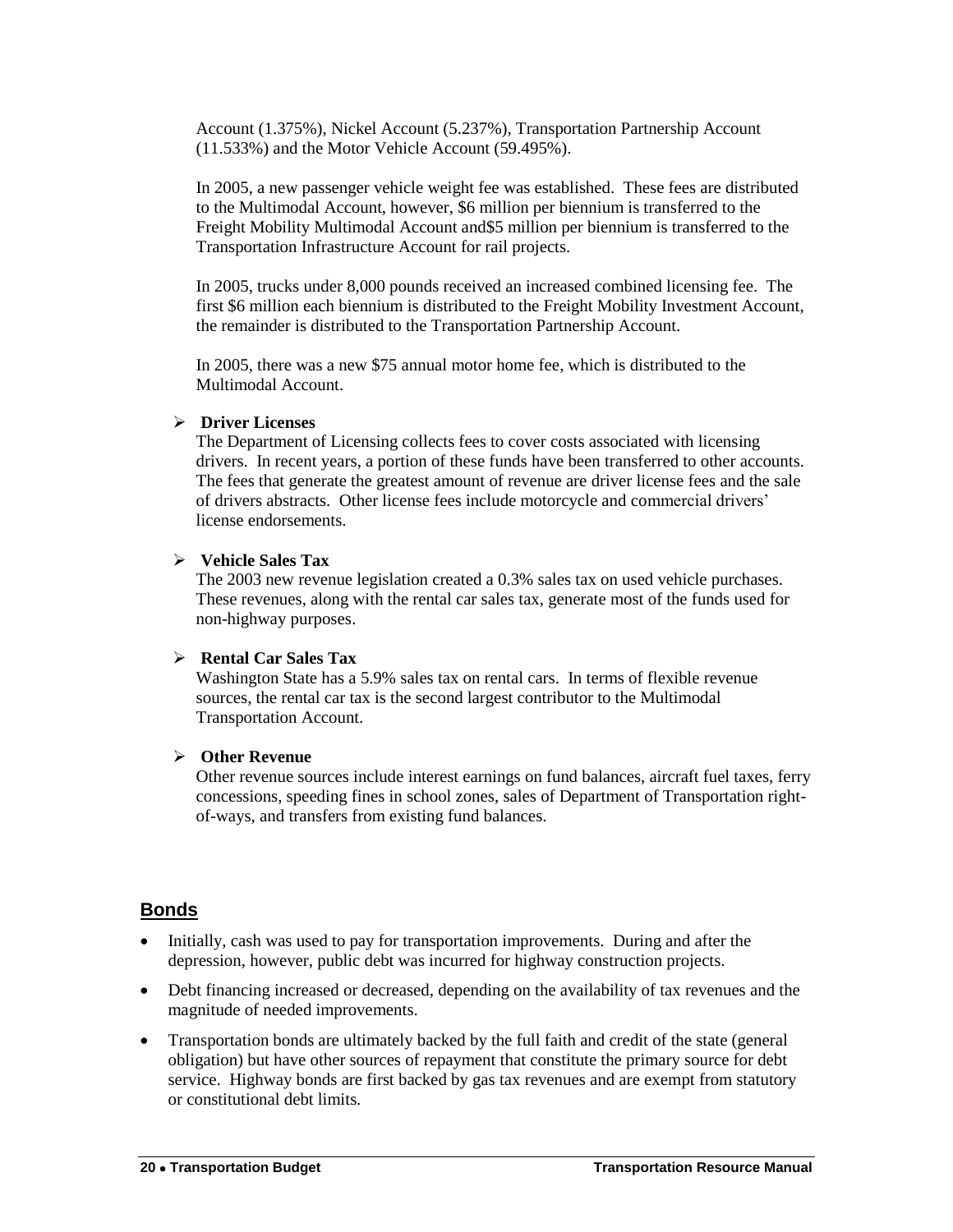- In 2003, \$2.6 billion in bonds were authorized for transportation 2003 projects backed by a five cent increase in the gas tax. Also in 2003, \$349 million in bonds were authorized and were backed by revenues from the Transportation Multi-Modal Account. These multi-modal account bonds are subject to the state's debt limit.
- In 2005, \$5.1 billion in bonds were authorized for sale to provide funds for the location, design, right of way, and construction of selected projects and improvements identified as 2005 Transportation Partnership Projects. These bonds were backed from revenues from a phased-in 9.5 cent per gallon gas tax increase.
- In 2007, The bond authorization for Special Category C improvements was increased from \$330 million to \$600 million. The bond authorization for Transportation 2003 projects was increased from \$2.6 billion to \$3.2 billion, and the bond authorization for Transportation 2005 projects was increased from \$5.1 billion to \$5.3 billion. The bond authorization for urban arterials was also increased by \$50 million.

The chart below illustrates the increasing amount of debt service as a percent of the state portion of the gas tax. The debt service peaks around 73% of total state gas tax revenues in 2016.





- Excludes debt service on R49 bonds used to finance the Tacoma Narrows Bridge

#### **Federal Funding**

The Transportation Equity Act for the 21<sup>st</sup> Century (TEA-21). TEA-21 provided six years' (FFY 1998-2003) of federal funding for highways, bridges, highway safety, mass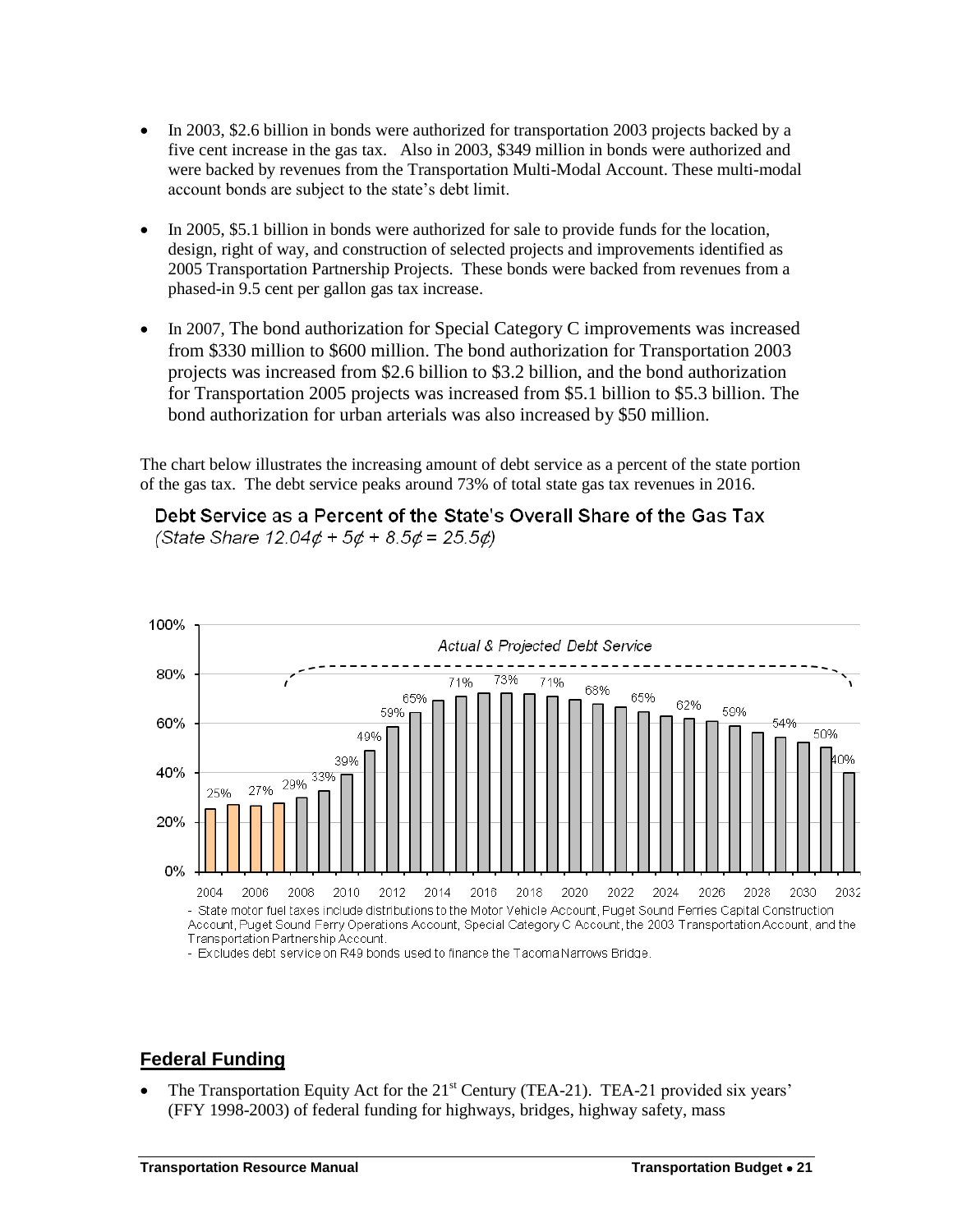transportation (including transit, rail, air, ferry systems), transportation enhancements (e.g., bicycle/pedestrian facilities), and environmental issues. Intermodal Surface Transportation Efficiency Act of 1991 (ISTEA) preceded TEA-21.

- The current law containing the Federal six-year appropriation was signed by the President on August 10, 2005, and is known as the Safe, Accountable, Flexible, Efficient Transportation Equity Act (SAFETEA-LU). The act reauthorizes federal surface transportation programs through the end of FY 2009.
- In addition to earmarks, federal funding comes to Washington through a number of programs. *(See Federal Funding section for program details)*.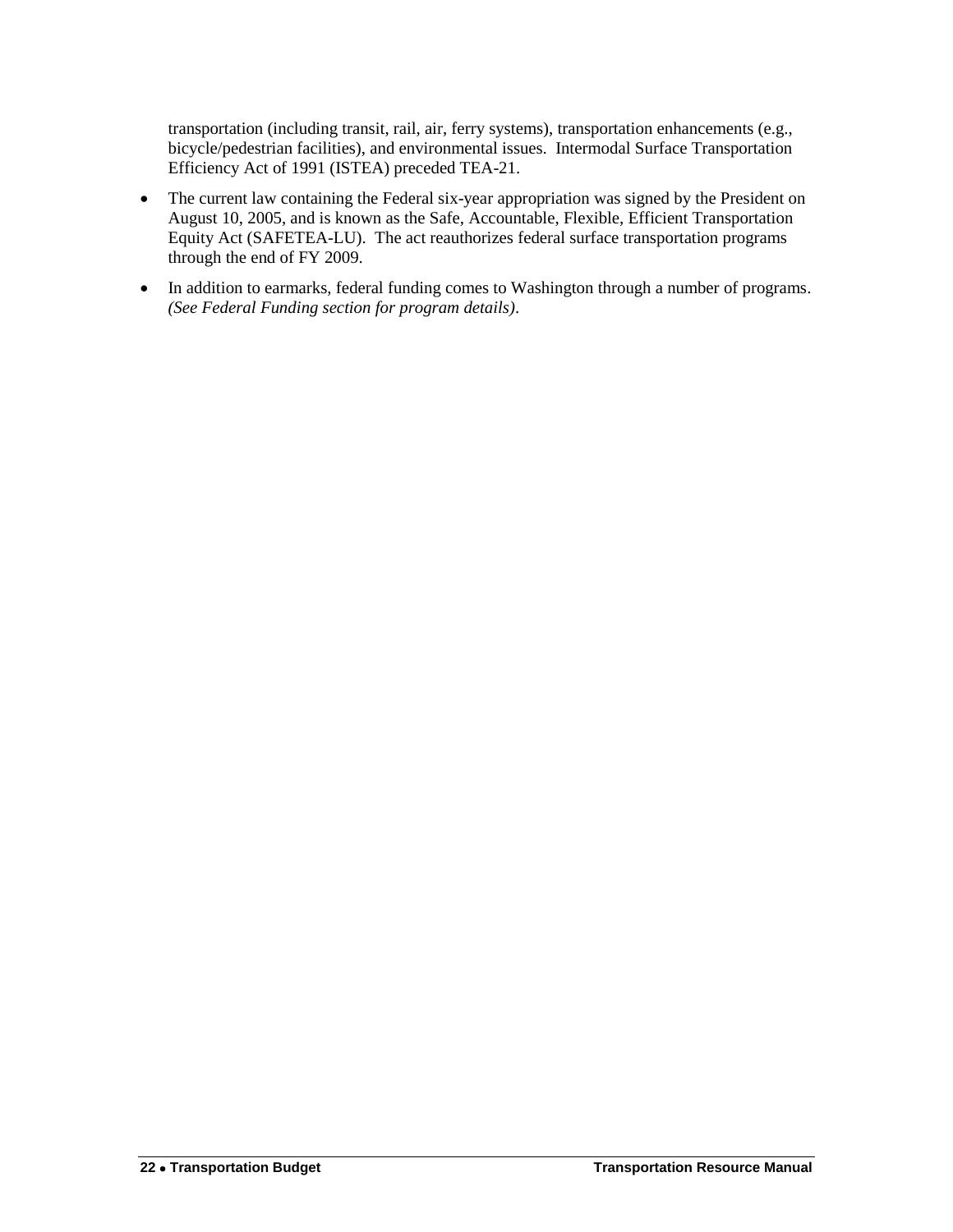## Transportation Budget Process

- <span id="page-12-0"></span> Each summer transportation agencies prepare budget submittals per instructions from the Office of Financial Management (OFM). In even numbered years the agencies are preparing for the upcoming biennial budgets and in odd numbered years they are preparing for the first supplemental budget.
- The Governor submits a biennial transportation budget to the Legislature, which contains proposed expenditures for each of the transportation agencies.
- Each year the Governor's budget is introduced in both the House and Senate but, by tradition, the House and Senate alternate each biennium in initiating the passage of the budget. In 2009, the Senate will initiate the budget. It is also traditional that the budget release occurs shortly after the Spring revenue forecast. In odd numbered years, the forecast is released in mid-March, in even numbered (supplemental) years, the forecast occurs in February.
- After the Governor's budget is introduced and referred to the House or Senate Transportation Committee, the following typically occurs:
	- The Governor's budget office presents the Governor's budget recommendations
	- Agencies present their budget requests to the committee
	- $-$  Public hearing(s) are held
	- Work sessions are held to provide members an opportunity to debate issues, ask questions, explore issues, and develop potential amendments to the budget
	- An executive session is held when the members are ready to vote on the budget, including all of the proposed amendments
- After the budget bill is passed out of the transportation committee it is sent to the full House or Senate body for consideration.
- The Rules Committee has responsibility for scheduling the hearing of the budget bill (and all others) on the floor of the House or Senate.
- After the Rules Committee places the budget on the legislative calendar for an introductory reading, it is placed on the Second Reading calendar.
- Once the bill is on the Second Reading calendar, any member of the legislative body can offer amendments.
- A simple majority vote is required for Final Passage (called Third Reading). (A 60% vote of both houses is required for Final Passage of bond authorization bills.)
- If passed, the budget bill goes to the opposite legislative body where the entire process is repeated.
- Usually the budget bill passed by one legislative body is not identical to that passed by the other. If neither House nor Senate is willing to accept the other's version, differences are often resolved by appointing members from each legislative body to a Conference Committee.
- A simple majority vote by each legislative body is then necessary for adoption of the Conference version of the budget. Amendments to the Conference version are not permitted.
- The budget, as adopted, is then sent to the Governor's Office for signature and enactment. The Governor may veto all or portions of the budget bill.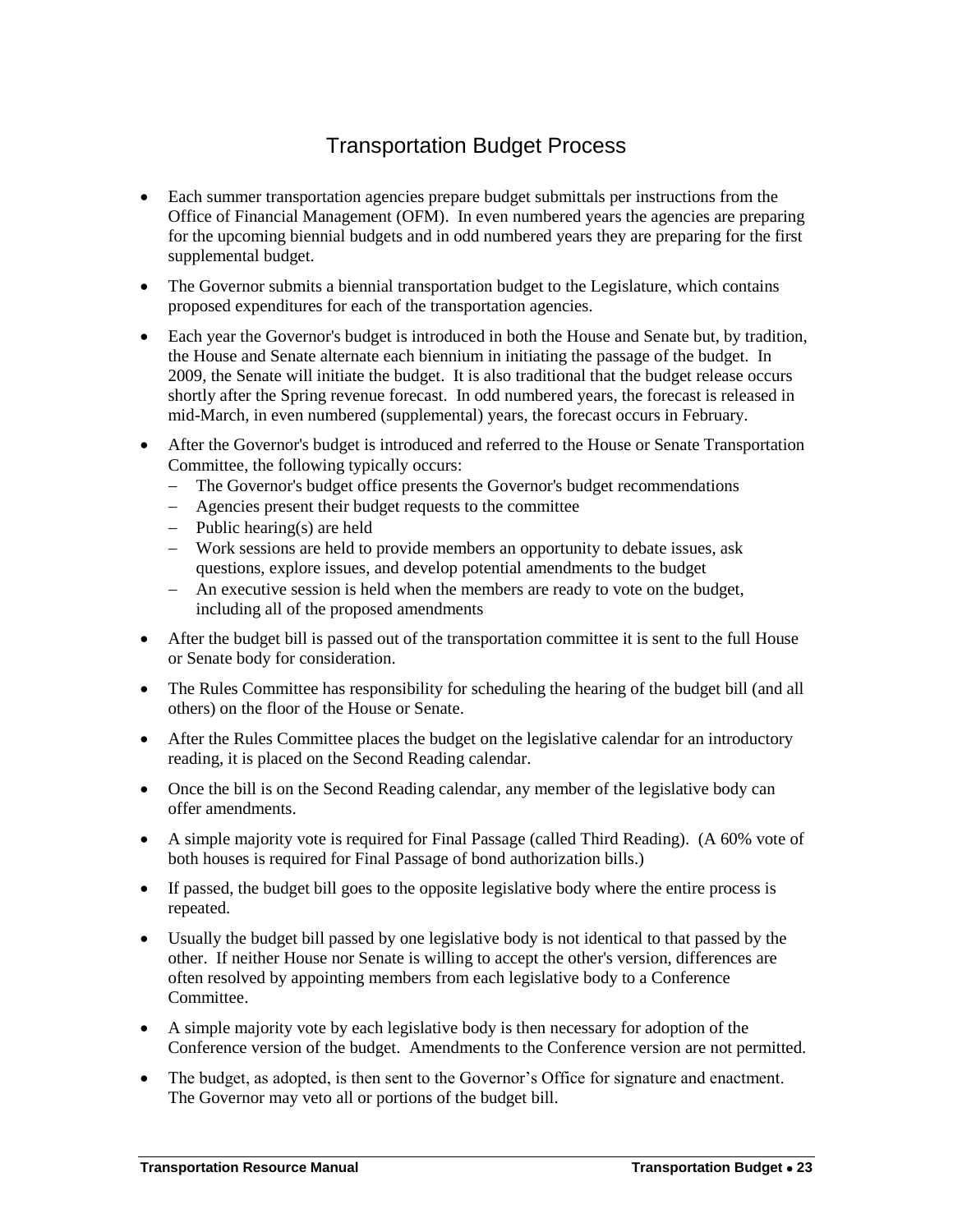## Miscellaneous Budget Information

- <span id="page-13-0"></span>• The state operates on a biennial basis starting July 1 of each odd-numbered year. The federal government budgets for one year at a time, with a fiscal year that starts on October 1. Local governments generally have annual budgets based on the calendar year.
- Appropriation sections in budget bills are not codified (i.e., are not incorporated into the Revised Code of Washington, or RCW). Language in these sections lapses at the end of the biennium that it addresses. Codified law may be modified in an appropriations bill if the total section of law is set forth.
- Expenditure authority of agencies is limited by funding levels and proviso language included in budget legislation.
- Budget bills that increase General Fund spending above the limits imposed by Initiative 601 require a two-thirds vote of both houses and majority vote of the public.
- Non-budget bills may also contain appropriations.
- The Governor is required to propose the biennial budget to the Legislature by December 20 preceding the budget session. Supplemental budgets are required to be submitted not less than 20 days prior to session.
- The Governor may veto whole sections of the budget bill or individual appropriation items within a section.
- A biennial budget may be amended during the biennium it addresses in a supplemental budget bill. Supplemental budgets are commonly adopted in each of the two sessions that occur during a biennium.
- During the legislative session, budgets and bills required to complete the budget are exempt from the normal cutoff dates. Several days are generally provided after the cutoffs to deal with budget matters.
- Bills authorizing the sale of bonds require a 60% vote for Final Passage. A simple majority is required on all prior votes and in committee.
- While there are separate operating and capital budgets for general government, the transportation budget addresses both operating and capital expenditures for transportation agencies.
- A large number of transportation capital appropriations are made on a programmatic basis, that is, the appropriations are provided from agency management based on statutory priorities. The Department of Transportation, the Transportation Improvement Board, and the County Road Administration Board determine projects based on priority arrays developed according to statutory law. The Legislature typically provides funding for entire programs based on the priority array, but provides general direction by publishing project lists indicating its policy direction.
- Since the 1990 revenue increase, the Legislature has provided more project specific direction. In 1990, the Legislature established the Category C program which initially earmarked the additional portion of the gas tax dedicated to state projects to specific projects. Those revenues are now primarily dedicated to debt service for improvements on Seattle's First Avenue bridge, SR 18, and the Spokane N/S freeway. In 2002, the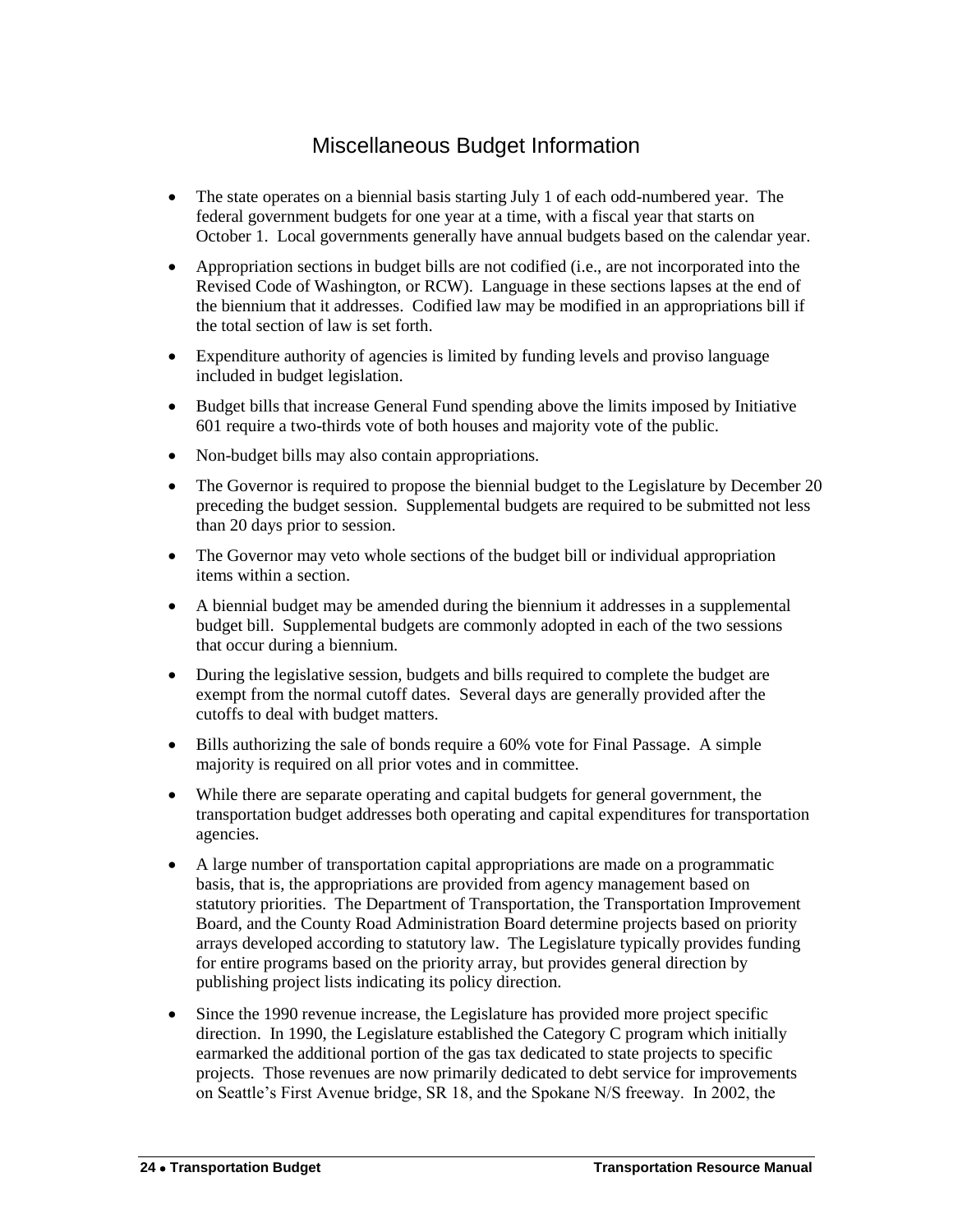Legislature submitted Referendum 51 to the voters which asked for approval of new revenues for a specific set of highway and multimodal improvements. After the failure of Referendum 51, the Legislature subsequently passed the 2003 Transportation package that provided both highway and multi-modal revenues for a list of projects referred to in the budget.

• In 2005, the Legislature enacted the Transportation Partnership Account. Expenditures from this account must only be used for projects or improvements identified as 2005 transportation partnership projects or improvements in the omnibus transportation appropriations act, including any principal and interest on bonds authorized for the projects or improvements.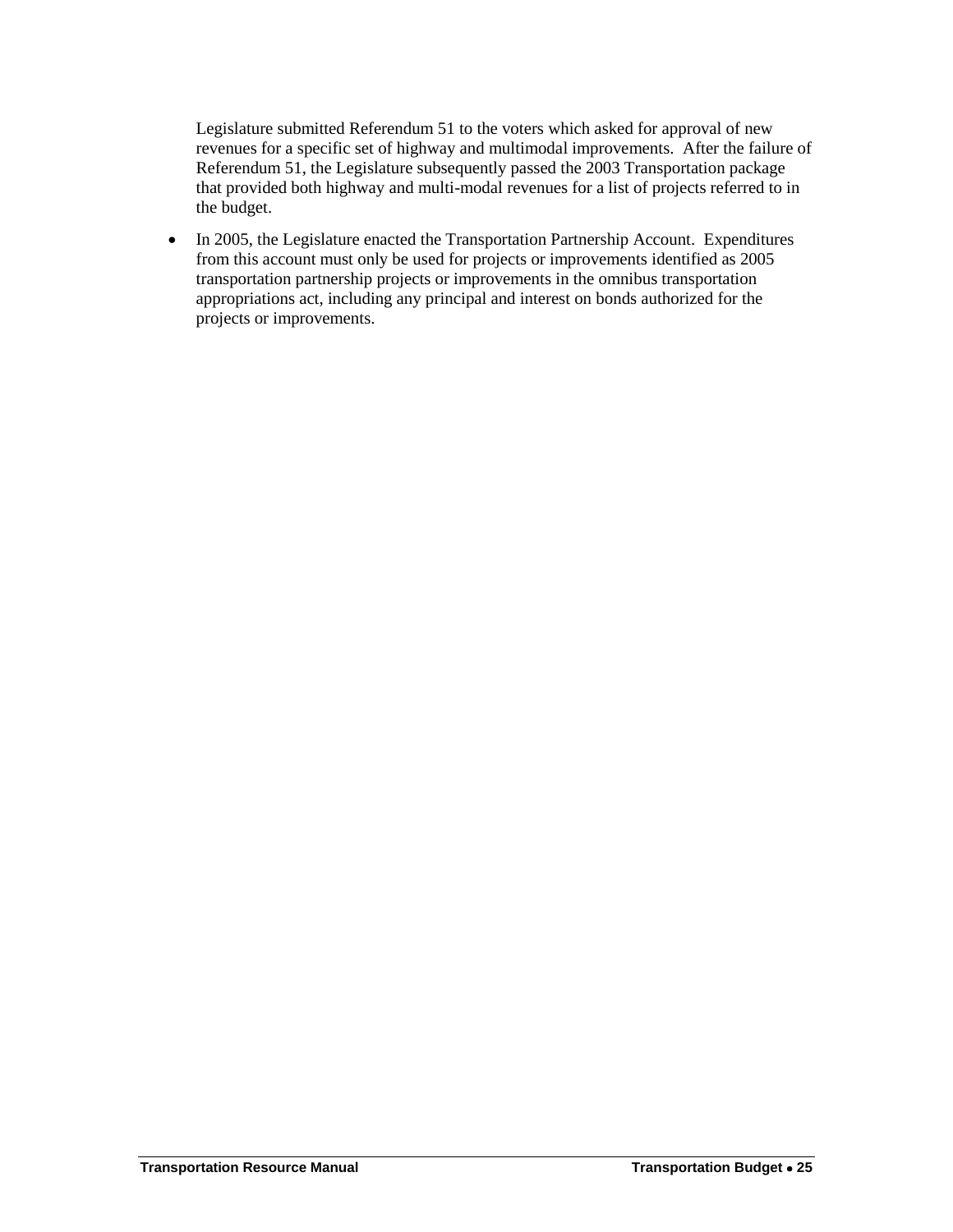## <span id="page-15-0"></span>Recent Initiatives, Referenda, and Legal Decisions

### **Initiative 601 – Expenditure & Revenue Limitation**

#### **Background**

In November 1993, Washington voters approved Initiative 601, which limits spending from the state's General Fund. I-601 also contains certain restrictions on tax and fee increases. The initiative is codified as Chapter 43.135 RCW.

### **Main Provisions**

Spending limits apply only to state General Fund

The spending limits imposed by I-601 apply only to expenditures from the state General Fund. Transportation-related funds and accounts that do not reside within the state General Fund are not subject to the spending limits. Examples of such funds and accounts include the Motor Vehicle Fund (MVF) and the Transportation Fund (TF).

State agencies restricted from increasing fees

I-601 provides that fees may not be increased in any fiscal year by a percentage greater than the fiscal growth factor (reflecting population growth and inflation), unless the Legislature specifically authorizes the increase. No distinction is made between transportation-related fees and other government fees. Money charged by state government as penalties, fines, or forfeitures are not restricted by this provision.

 General tax increases are restricted, but gas tax increases are probably not subject to the same restrictions. The initiative is unclear how revenue restrictions may apply to non-General Fund revenues. I-601 requires a two-thirds vote of the Legislature for tax increases. However, the same clause also states that any new revenue generated by such a tax increase is subject to the state spending limit. Since the spending limit applies only to the General Fund, it could be argued that only tax increases flowing into the General Fund are subject to this limitation.

The state's motor fuel taxes ("gas tax") are deposited into the Motor Vehicle Fund, which is a separate trust fund maintained solely for highway purposes, as required by Amendment 18 of the state Constitution. Since the gas tax is not deposited in the General Fund, it is unlikely that I-601's tax increase restrictions apply to the state gas tax. The same analysis applies to any revenue source that is required by Amendment 18 to be deposited in the Motor Vehicle Fund.

To date, the only case involving the application of I-601 to transportation-related funds and accounts is Western Petroleum Importers v. Friedt. This case upheld the Legislature's action to revoke a tax break given to producers of gasohol. However, this case examined a specific voter-approval section of I-601 that expired in 1995.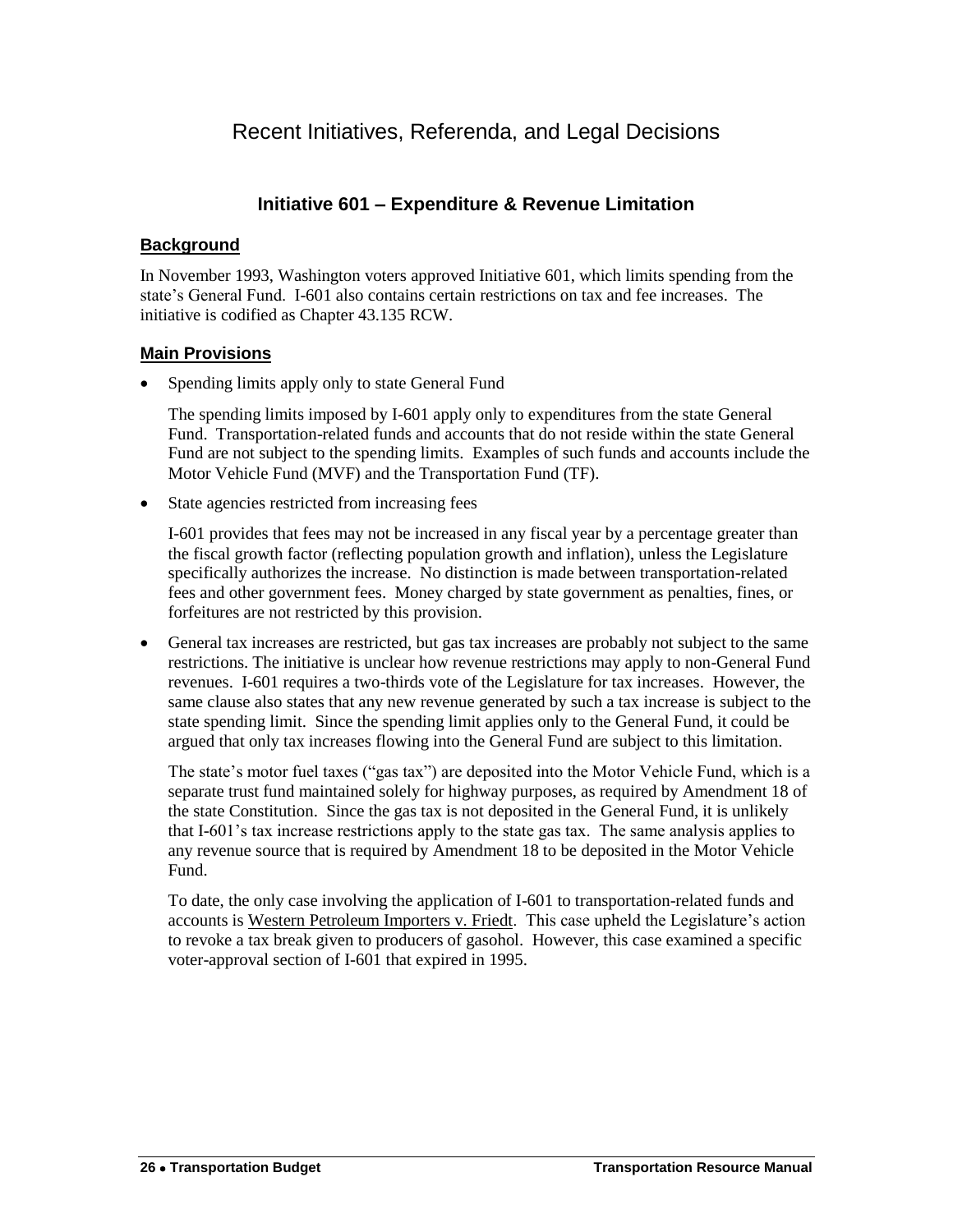## **Initiative 695 – MVET Repeal and Tax Restrictions**

### **Background**

In November 1998, Washington voters passed Referendum 49 restructuring the statewide MVET. Two of the main effects of Referendum 49 were to: 1) Reduce taxes by changing the depreciation schedule and (2) redirected 39.5% of MVET revenues from the state General Fund to the motor vehicle fund. The referendum also authorized \$1.9 Billion in fuel tax bonds for transportation projects and programs.

The voters passed Initiative 695 on November 2, 1999 repealing the MVET and nullifying the effects of Referendum 49. The constitutionality of the Initiative was challenged and brought before King County Superior Court. On March 14, 2000, the court ruled that the Initiative, in its entirety, was unconstitutional.

In response to the court action, on March 22 2000, the Legislature passed SB 6865 reinstating many of the provisions of the initiative (Chapter 1,  $1<sup>st</sup>$  Special Session, Laws of 2000). The State Supreme Court affirmed the Superior Court decision on October 26, 2000.

SB 6865 repealed the remaining state MVET, the state travel trailer and camper excise tax, and the state clean air excise tax in their entirety. It also increased the annual vehicle registration fee (license tab fee) to \$30 for passenger cars, cabs, motor homes, motorcycles, and tow trucks.

In the aggregate, I-695 reduced motor vehicle taxes and fees by up to \$1.1 billion in the 1999-01 Biennium and by up to \$1.7 billion in the 2001-03 Biennium. On an annual basis, I-695 reduced taxes and fees by an average of \$142 per registered vehicle. Of this loss in revenue, approximately 45% is attributed to state government, 24% to local government and 31% to local transit districts.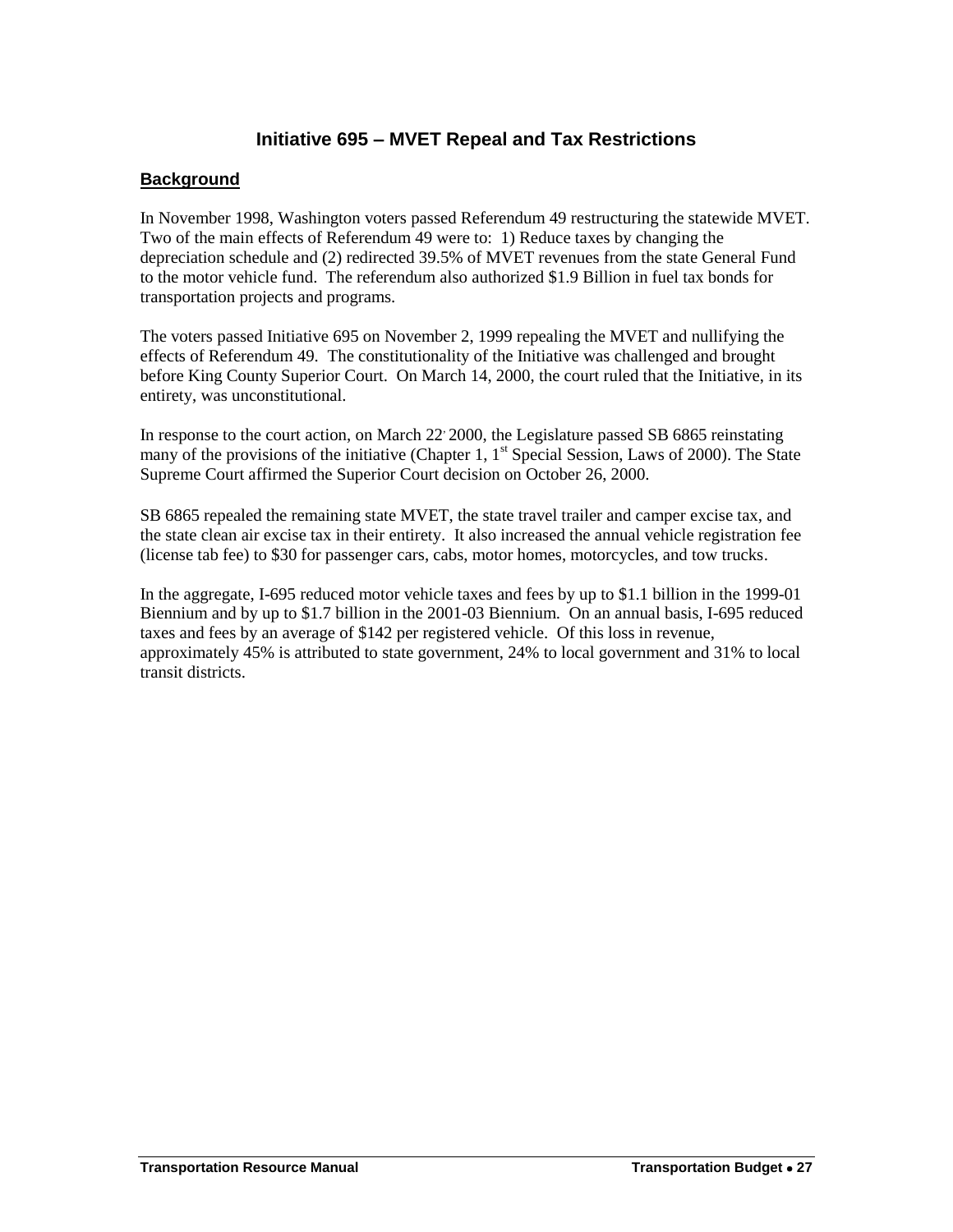## **Initiative 776 – High Capacity MVET Repeal and Local Tax Restrictions**

### **Background**

I-776 was passed by the voters on November 5, 2002.

#### **Main Provisions**

- State combined license fee for light trucks the combined license fee schedule contained in RCW 46.16.070 was amended so that trucks with a Declared Gross Weight of 8,000 pounds or less pay a combined license fee of \$30.
- High Capacity Transportation MVET the authority of a Regional Transit Authority (RTA) to levy a voter-approved, high capacity transportation MVET was repealed. Sound Transit currently imposes a voter approved high capacity transportation MVET equal to 0.3% of vehicle value.
- Local option vehicle license fee the statute authorizing a county or a qualified city or town to impose a voter-approved vehicle license fee of up to \$15 per year was repealed. The following four counties had imposed the fee: Douglas, King, Pierce, and Snohomish Counties.

#### **Subsequent Actions**

Prior to I-776 taking effect, a legal action was filed against the state challenging the constitutionality of I-776. This legal challenge, and other court decisions that came later, required the Department of Licensing to continue collecting the local option vehicle license fee and the higher gross weight fees during the months while the case was being decided. Douglas and Snohomish Counties chose not to join the law suit and stopped collecting the local option vehicle fee after the effective date of the Initiative.

In October 2003, the Washington State Supreme Court issued a decision holding that I-776 did not violate the Washington Constitution. Shortly after, all state and local fees were changed to comply with the Initiative. State and Local governments were ordered to refund the gross weight fees and local option vehicle fees that had continued to be collected while the suit was pending. The fees were refunded in October of 2004.

I-776 repealed the MVET for Regional Transportation Authorities (i.e., Sound Transit). However, Sound Transit had issued bonds in 1999 pledging the MVET revenue as security. In 2006, the Washington State Supreme Court upheld Sound Transit's authority to continue collecting the MVET based on Article I, section 23 of the Washington Constitution relating to impairment of contracts.